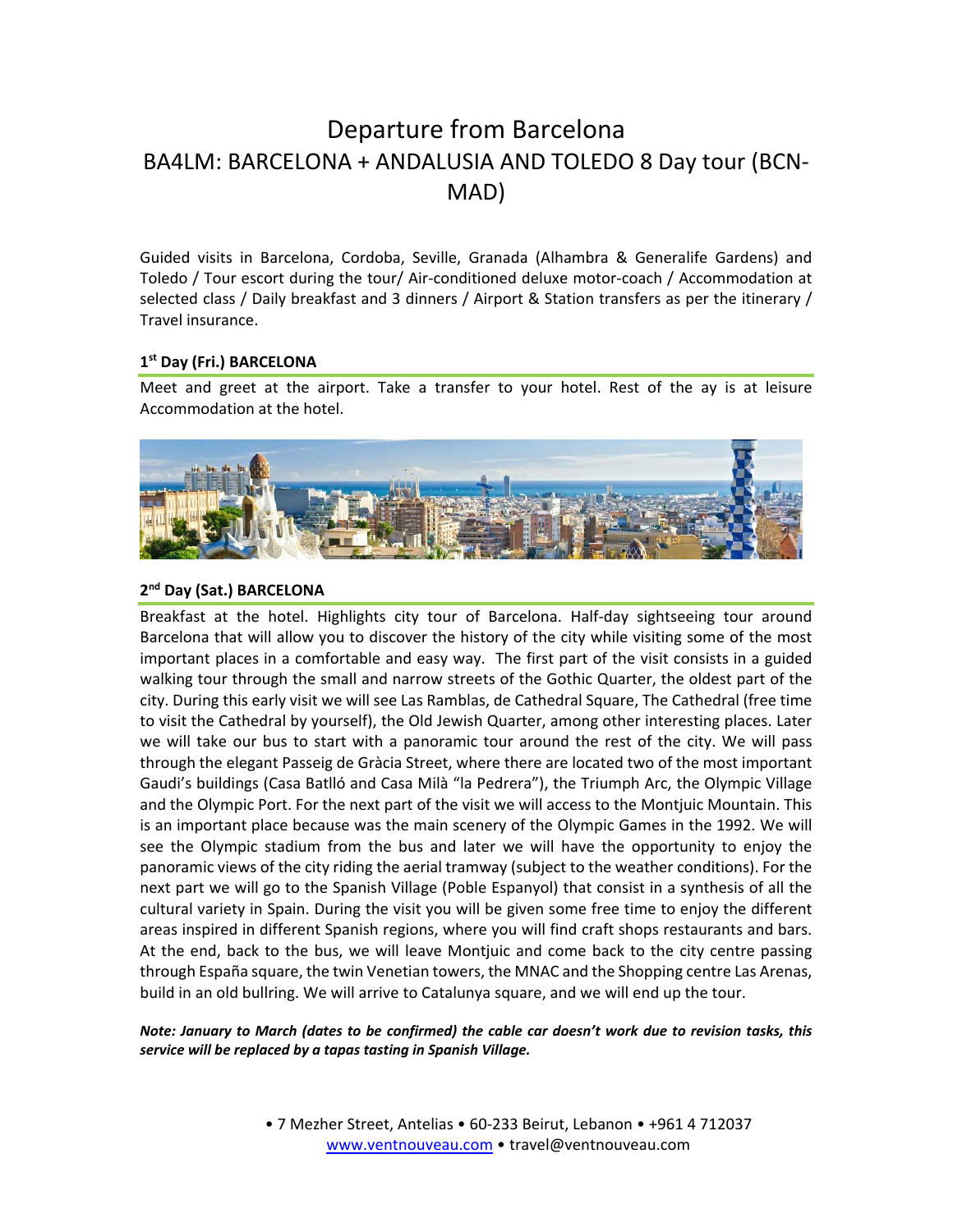Afternoon is at leisure to enjoy this wonderful city and surroundings. Accommodation at the hotel.

# **3rd Day (Sun.) BARCELONA ‐ MADRID**

Breakfast at the hotel. Depart from our established hotels in Barcelona. Please refer to your documentation for detailed departure information. Accommodation at the hotel.



# **4th Day (Mon.) MADRID – CORDOBA – SEVILLE**

Breakfast at the hotel. Depart to Seville via Cordoba Drive along La Mancha, Don Quixote's land. Brief stop at typical site in Puerto Lapice. Cross through the natural border of "Despeñaperros" and get into Andalusia, a region for itself that shows an enormous heritage from a splendorous past. Reach Cordoba. Impressive tour of its Mosque and other sites that will ease our mind and spirit strolling through its narrow winding streets of the Jewish Quarter. In the afternoon, after a short two hours ride reach Seville. Dinner and accommodation at the hotel.



# **5th Day (Tue.) SEVILLE**

Breakfast at the hotel. Morning panoramic city tour visiting: the exterior of the Cathedral (the second largest in the Catholic world after St. Peters in Rome), Santa Cruz quarter (a natural scenario of "Carmen" as well as a precisely where the myth of "Don Juan" developed), Maria Luisa Park and Plaza de España. Afternoon at leisure for you to discover exclusive views, specific flavors of this active full of light city. Dinner and accommodation at the hotel. Optional Flamenco tour.



# **6th Day (Wed.) SEVILLE – GRANADA**

After breakfast at the hotel drive east through the Caliphate road to the heart of ANDALUSIA observing an endless number of olive trees on the way to Granada and its incredible and amazing monumental environment, last stronghold of the Moorish Kingdoms up to 1492. Visit the world famous Alhambra complex and Generalife Gardens that have inspired several authors with its